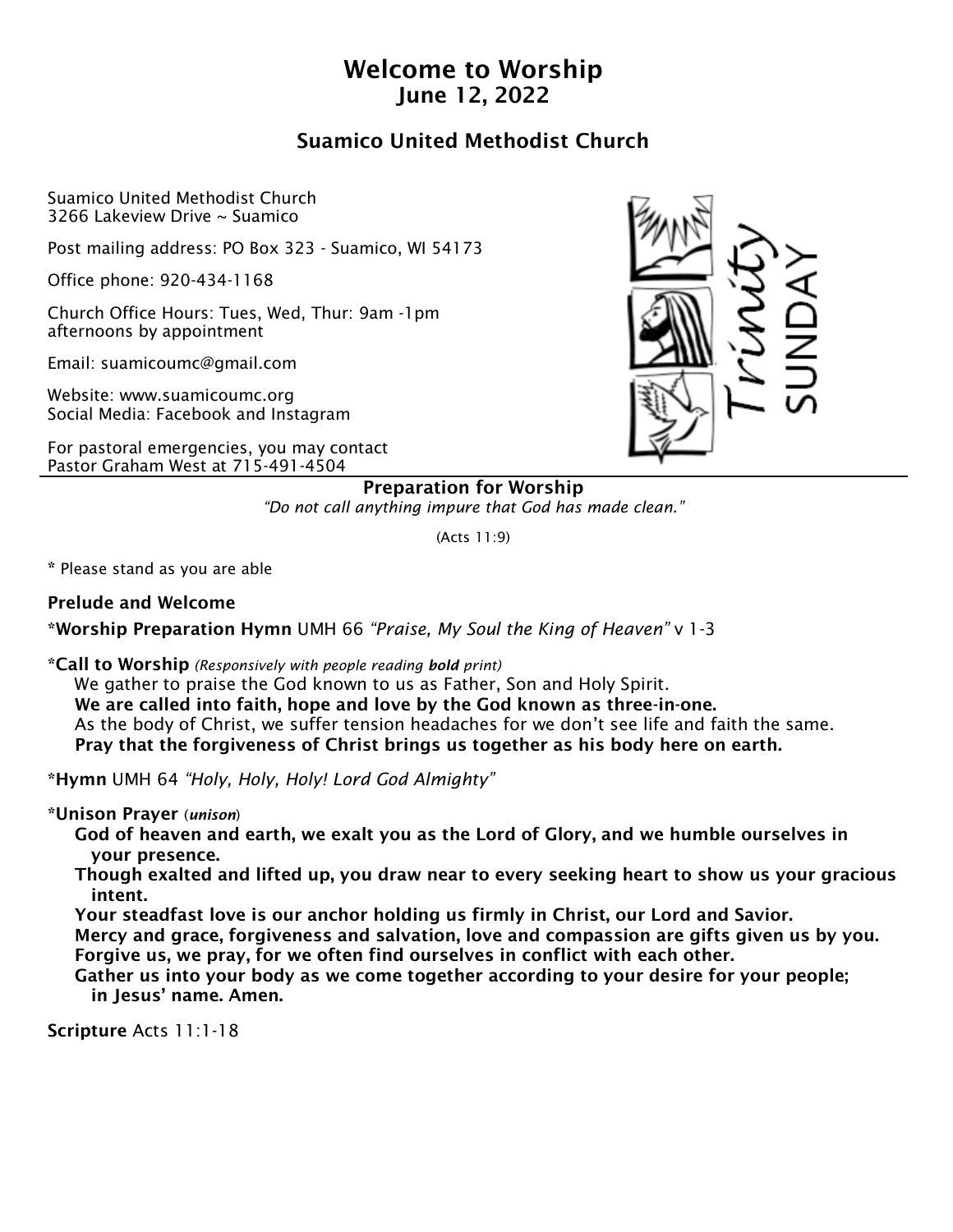Special Music *"Glorify Thy Name" by Donna Adkins;* Eva Finke, soloist

Sermon: *"Tension Headaches" ~ Tension in the faith community must be relieved*  Graham N. West, pastor

Hymn UMH 480 *"O Love That Wilt Not Let Me Go"*

Offering FWS 2031 *"We Bring the Sacrifice of Praise"* 

\*Prayer of Dedication *(Responsively with people reading bold print)* How blessed we are for you show us your goodness and love. We offer ourselves and these gifts to serve God. Amen.

Prayers of the People ~ *Sharing our Joys and Concerns*

The Lord's Prayer Our Father, who art in heaven, hallowed be thy name; Thy kingdom come; thy will be done; on earth as it is in heaven. Give us our daily bread. And forgive us our trespasses, as we forgive those who trespass against us. And lead us not into temptation; but deliver us from evil; For thine is the kingdom, the power, and the glory, forever and ever. Amen.

\*Hymn UMH 671 *"Lord, Dismiss Us With Thy Blessing"* 

#### Benediction and Postlude

UMH - United Methodist Hymnal (blue book) FWS - Faith We Sing (black book) W&S - Worship & Song (green book)

#### Announcements and information

June 12 6:00p Scouting Committee Discussion in Room #2

June 14 10:00a U.M.W. in Fellowship Hall 6:00p 4H in Fellowship Hall

Today is Peace with Justice Sunday. There are special giving envelopes in your bulletin if you wish to contribute. If using a personal check, please make the check out to "SUMC" with "Peace with Justice" on the memo line. Contributions help support this mission which is dedicated to seeking peaceful solutions, creating and supporting peace-related ministries around the world.

*Next Sunday* will be Pastor Graham's last Sunday with Suamico UMC. Be sure to stay after worship on June 19th to share in fellowship and conversation as we wish him well and say our good-byes to him and Kathi.

You can help the Pulaski Pantry in June by adding an item to your grocery shopping:  $*$  boxes of Hamburger Helper $M_{\odot}$   $*$  boxes of macaroni and cheese  $*$  canned fruit Collection bins are in the church narthex entryway and the shelf by the church offices.

Share your gift of music during summer worship! Sign-up on the narthex sign-up sheet, or speak with Eva at the piano to discuss offering "Summer Special Music"

Please sign up to take a turn hosting with a friend or another family by signing up in the narthex.

Save the Date: June 22<sup>nd</sup> at 6pm in the church parking lot for campfire with S'mores, sing-a-long, and outdoor yarc games. Everyone is invited, don't forget to bring your lawn chair :)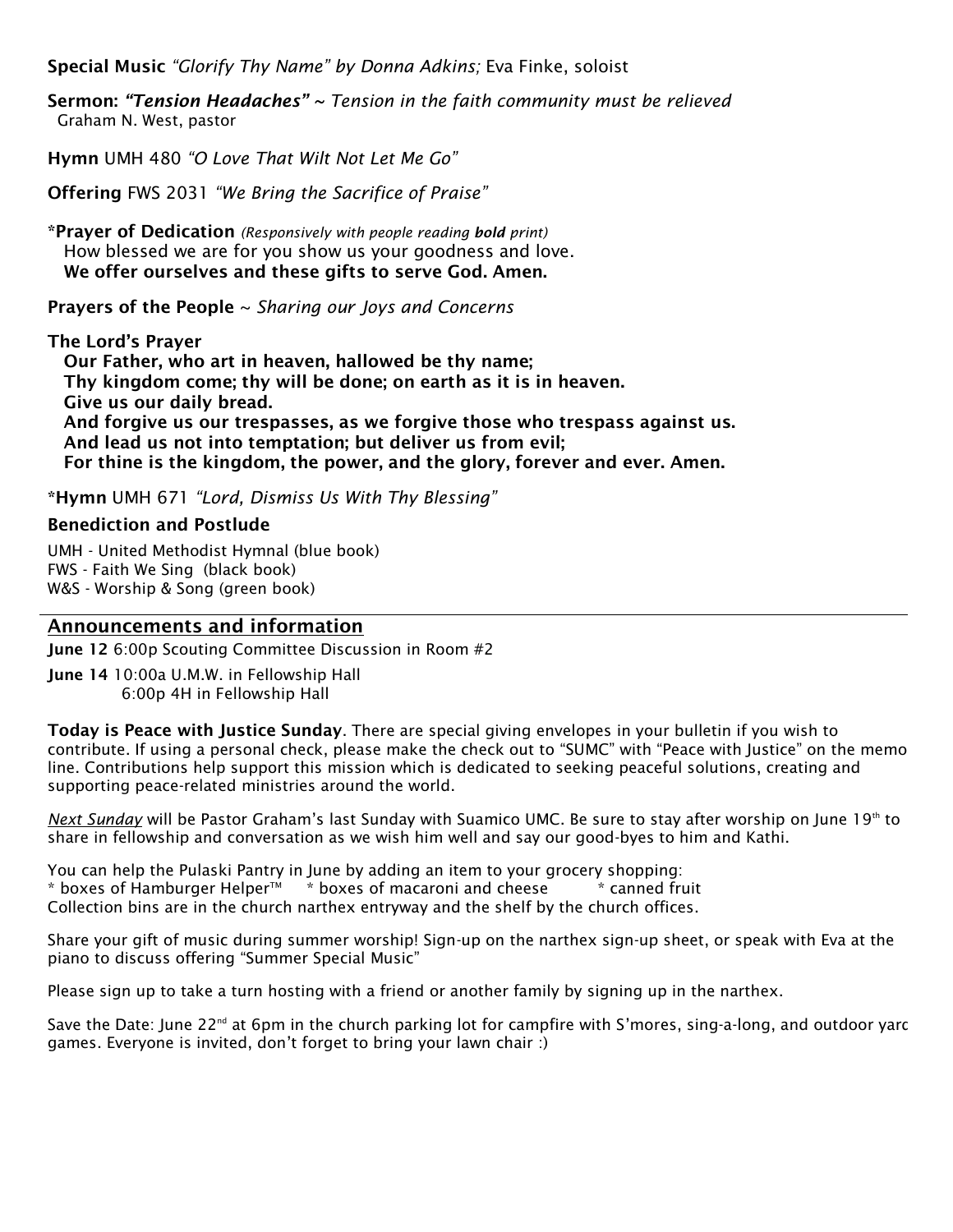## *Tension Headaches*

#### *Tension in the faith community must be relieved*

### *Tension*

## *Tension in the church*

A young man stepped to the podium to deliver what was likely a maiden speech. He was neatly attired, polished and articulate, as he addressed the 2019 Special General Conference of The United Methodist Church, meeting in St. Louis, Missouri, in February 2019. This special session had been called to act on a report from the Commission on a Way Forward, authorized to examine paragraphs in The Book of Discipline concerning human sexuality and to explore options to strengthen church unity.

A public theologian, advocate, author, speaker and seminary student at Boston University School of Theology, J. J. Warren was a certified candidate for ordination. After making an impassioned plea for the inclusion of LGBTQ+ persons at the UMC's top law-making assembly, J.J.'s speech went viral, and his advocacy has been broadly covered. His first book, *Reclaiming Church: A Call to Action for Religious Rejects*, was later published.

Whether or not you agree with him, his speech is stirring, compelling and incisive: https://www.youtube.com/watch?v=t7dMVbmHMpk.

### *Tension escalates*

Here we are today living with tension in the church. Some believe this, others believe that. Some see it this way, others see it that way. Some are hoping for significant change while others are standing their ground. How are we as a denomination to find our way forward? Some want to disaffiliate from The United Methodist Church and join the newly launched Global Methodist Church. Others would see the UMC take an inclusive approach and welcome all people into its fellowship notwithstanding their sexual orientation.

But obviously, this is not the only issue of tension in the church: the place of scripture among us and its interpretation, worship styles and music genres, the role of women and their subordination, sexualized behaviors and sexual misconduct, social justice and denominational position on controversial issues, free speech, gun control, health care, and abortion also rise to the top. Economic issues, the sharing of wealth, and the care of the poor are also before us. The right to vote, fair elections, and the democratic process have had significant air time. How do we navigate ourselves with integrity through these issues?

Every local congregation also has its tension headaches. We're people after all; we see things differently; we have different views, different histories, different beliefs, and different expectations. When you think about the complexities of life, the challenges we face, and the circumstances before us, we hold together because God's Spirit is active among us to love and serve God. But we do have to ask ourselves how we will live together with differences? Do we have to see things the same? What about those who don't agree with us? Do we expel those who don't see things as we do? Are we not the same in different kinds of ways?

### *Critics step to the front*

As the gospel advanced, it crossed new frontiers drawing in, according to the Jewish believers, some unlikely characters with little background in Judaism. Peter stands before a feisty group of critics; the Jerusalem church required circumcision for new believers. In other words, they first had to become Jewish before they could be recognized as Christian. Peter had visited these believers, whom the Jews called unclean; he had even eaten with them contrary to his religious practice. But more was at stake for these Jewish Christians believed that Christ and the Holy Spirit belonged to them exclusively; now Peter had shared with the uncircumcised. They had a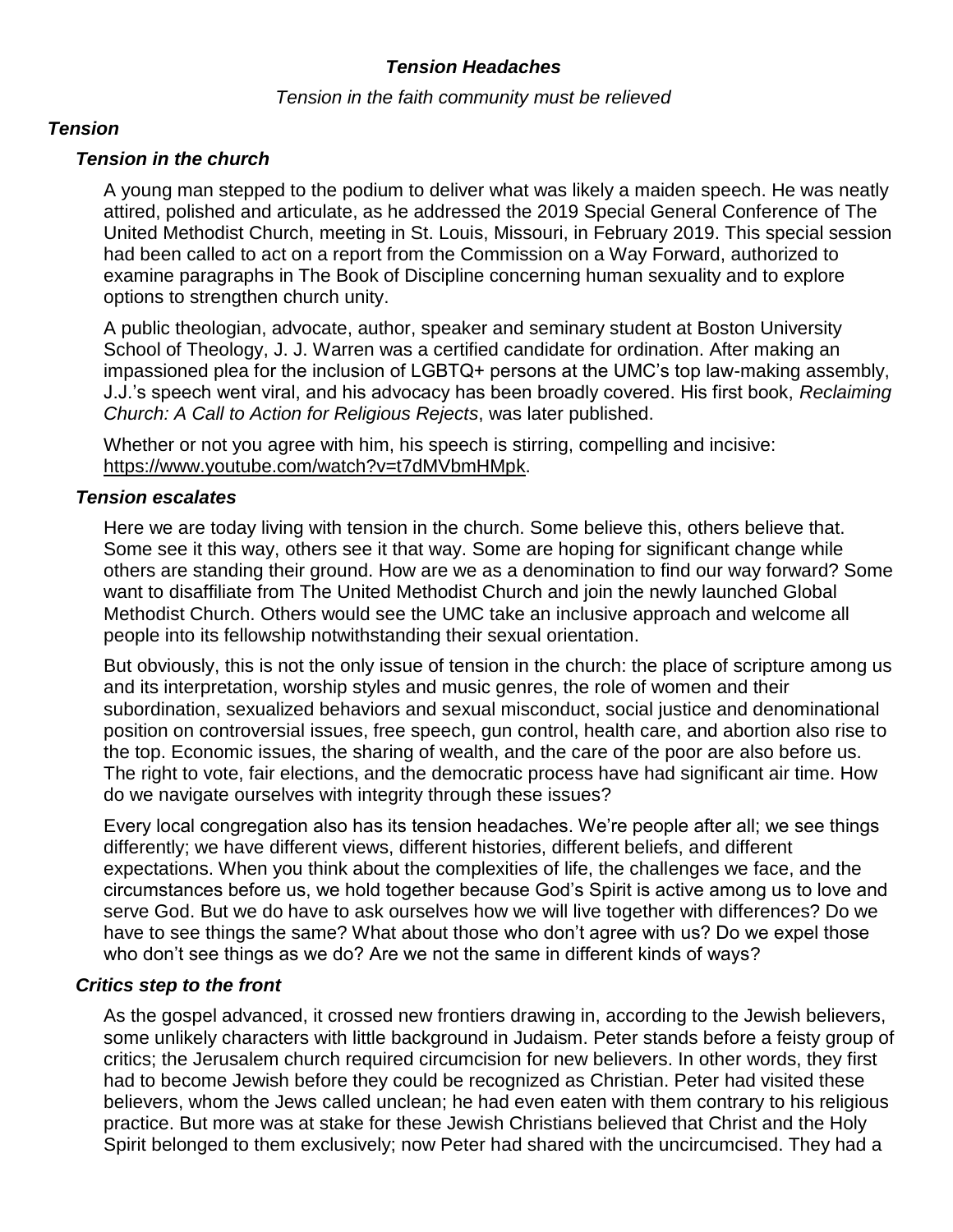them-and-us attitude that hindered faith yet they were only following the religious culture of the day.

Who are the *uncircumcised* believers lacking inclusion in today's church? Christian culture has frowned on some for reasons like socioeconomic class, cultural standing, sexual orientation, as well as age, race, gender, status (immigrant), morals, and stereotypes.

Even inclusiveness requires some defense, so Peter is called on the carpet for breaking the rules. He is asked to explain his actions. The question then is how Gentiles might experience God's grace when they lack covenantal circumcision. This was a critical issue for the early church. It has significance for us too when different religions interact and attempt to find their place in relationship to each other in this diverse world.

Peter's actions gave rise to tension in the early church. He offered faith in Christ and even ate with them. It's the very issue that disturbed Jesus' critics and also some faith communities today: who is welcome at the Lord's Table?

Peter resisted the notion of playing church. He did not sidestep controversy; rather he faced his critics squarely. Controversy needs to be voiced, not closeted. Confusion must be clarified, not buried. Conflict needs to be resolved, not ignored. Yet it must be done not argumentatively but narratively, as a story as Peter did. Critics may be touched as they listen to the story, get the drift of what God is doing, and even celebrate God's leading. *"When they heard this,"* that is Peter's story, *"they were silenced. And they praised God."*

## *Communal Relief*

### *A community serves relief*

#### <https://www.msn.com/en-us/sports/other/buffalo-mass-shooting-suspect-appears-in-court/vi-AAXu7ZW>

It was a grocery store, for heaven's sake, a supermarket, where on this Saturday afternoon, May 14, shoppers mingled. There was a hello here, a greeting over there, and an excuse me, please when shots rang out as bedlam sent alarmed people scurrying in every direction. Only 123 seconds passed before at least ten shoppers lay motionless on the floor, and three others groaned with injuries.

Described as racially motivated attacks, the mass shooting at Tops in Buffalo, New York, is a stark reminder of the perils of living on America's main street. As one community resident said, "Black Americans can't shop, can't go to church, can't just live in this country without fear of being killed." Community leaders are describing it as a racist hate crime.

The shooter, eighteen-year-old Payton Gendron from Conklin, New York, drove 200 miles to Buffalo and specifically attacked this store because of its black clientele. He wore tactical gear, including a bulletproof vest during the attack, and used a semiautomatic rifle. The charges against him include hate crimes and racially motivated violent extremism.

Members of the NFL Buffalo Bills visited the scene of the shooting Wednesday, handing out groceries and serving meals to residents now left without a grocery store. "To be out here and seeing people laughing and smiling again—that warms my heart," said Buffalo Bill's quarterback, Josh Allen.

### *Testimony can change listeners*

Intriguingly, Peter starts talking and narrates the story of his encounter with God. He saw a vision in which he was commanded to eat what was not kosher for a Jew. When he turned away refusing to partake, God challenged him for calling God's creation profane. Repeated three times, it is followed by the arrival of Gentile visitors imploring him to come with them. Peter did so, and when he arrived among them, as he spoke, *"the Holy Spirit fell upon them just as it had upon us at the beginning."* He concludes that if God had given the Gentiles the same gift the Jews had received, who was he not to include these non-Jewish believers?